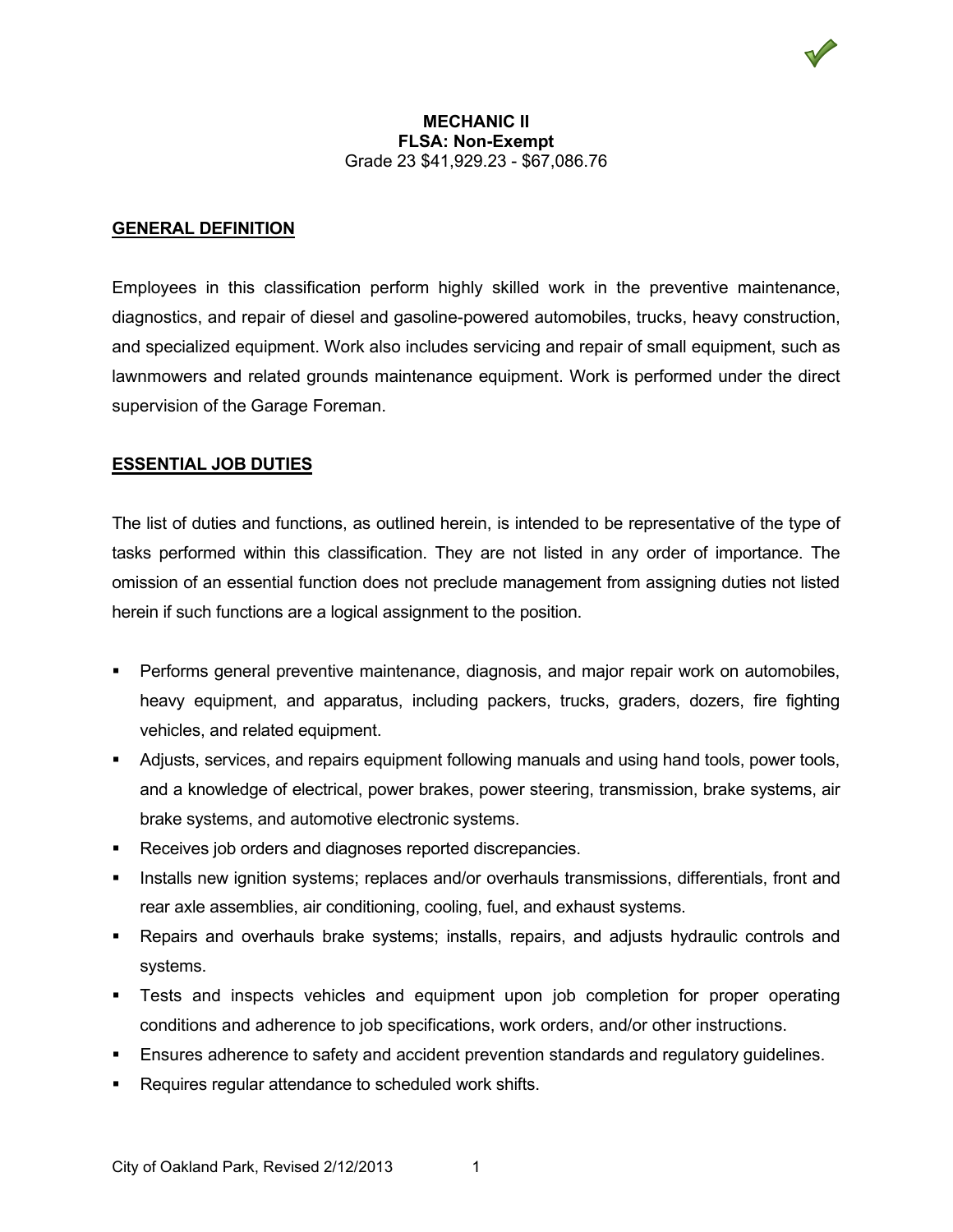## **KNOWLEDGE, SKILLS & ABILITIES**

- Knowledge and skill in principles and methods of preventive maintenance, operational standards, and repair techniques for automotive, vehicular, and specialized equipment utilized in municipal operations.
- Knowledge of OSHA standards and regulatory requirements of the work.
- Skill in diagnostics utilizing state of the art testing and diagnostic systems.
- Ability to understand and follow verbal and written instruction.
- Ability to prepare written records of work performed.
- Communicates with co-workers, management, citizens, and others in a courteous and professional manner.
- Ability to read, interpret, and apply instructions and problem-solving techniques contained in technical specifications applicable to the assigned projects/tasks.
- Ability to provide guidance and instruction to lesser skilled staff on automobile and equipment maintenance and repair.
- Conforms with and abides by all departmental and City regulations, policies, work procedures, and instructions.

# **MINIMUM ACCEPTABLE EDUCATION, TRAINING & EXPERIENCE**

High school diploma or GED equivalent; supplemented by three (3) years progressively knowledgeable and skilled experience in automotive and equipment maintenance and repair of municipal construction and service equipment; or an equivalent combination of education, training and/or experience. Must hold a State of Florida Class B Driver's License with air brakes endorsement. Three (3) Automotive Service Excellence (ASE) certifications in approved service categories (e.g., brakes, suspension and steering, heating and air conditioning, electronic systems, etc.). Position may be required to be on call, including nights, holidays, and weekends.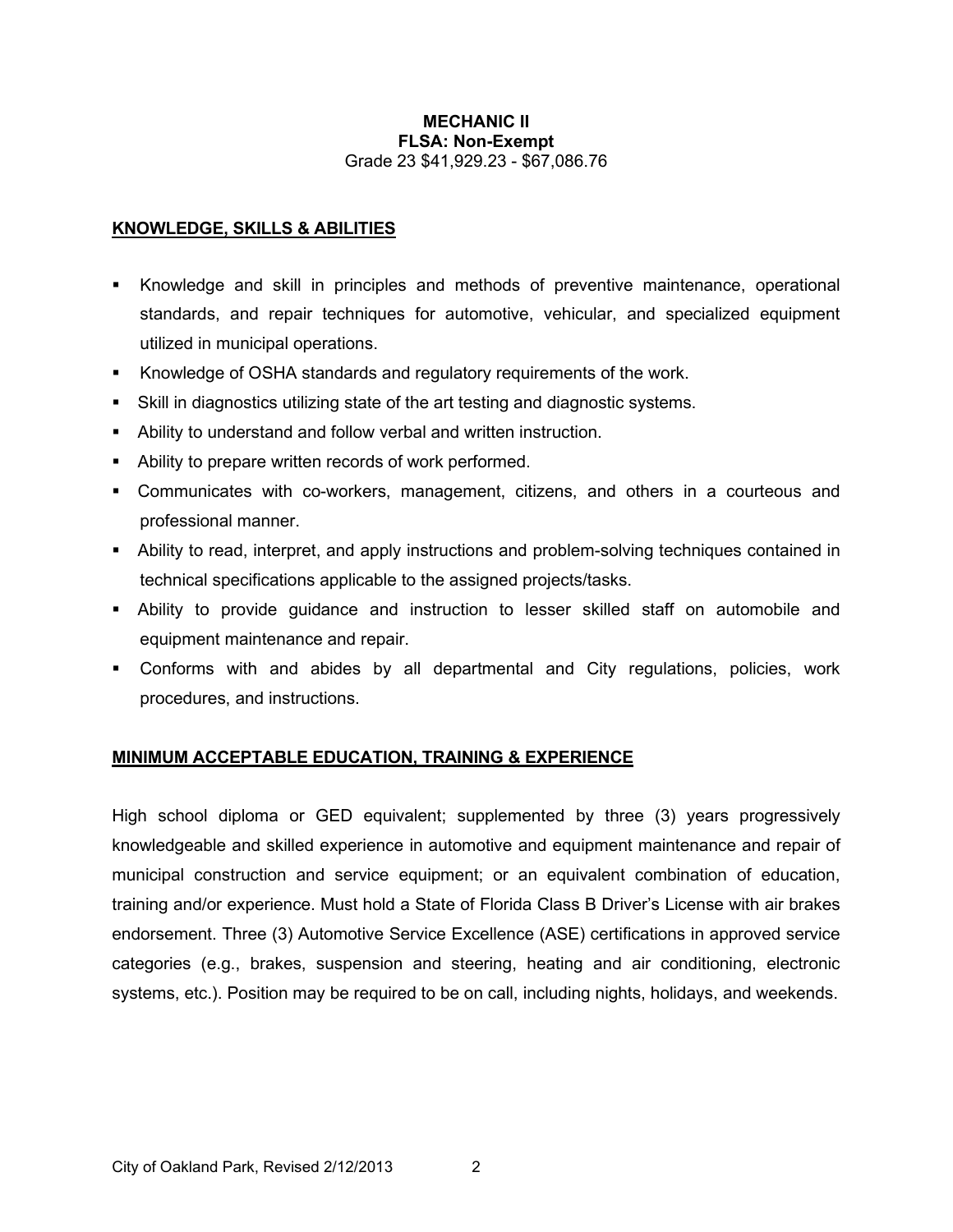#### **PHYSICAL REQUIREMENTS**

The City of Oakland Park is an Equal Opportunity Employer. In compliance with the Americans with Disabilities Act (42 U.S. C. 12101 et. seq.), the City of Oakland Park will provide reasonable accommodations to qualified individuals with disabilities and encourages both prospective and current employees to discuss potential accommodations with the employer. The physical demands described here are representative of those that must be met by an employee to successfully perform the essential functions of this job.

- The employee is frequently required to climb, balance, stoop, kneel, crouch, or crawl.
- Must be able to operate objects, tools or controls and reach with arms and hands.
- Must be able to remain outdoors for extended periods in high heat and humidity conditions.
- Traverse rough terrain, walk up or down stairwells, ladders, slopes or steps.
- The employee must frequently lift and/or move up to 75 pounds.
- Vision ability includes close and peripheral vision, color distinction, and depth perception.
- Ability to hear.

A review of this position has excluded the marginal functions of the position that are incidental to the performance of fundamental job duties. All duties and responsibilities are essential job functions and requirements are subject to possible modifications to reasonably accommodate individuals with disabilities. To perform this job successfully, the incumbent(s) will possess the abilities and aptitudes to perform each duty proficiently. Some requirements may exclude individuals who pose a direct threat of significant risk to the health or safety of themselves or others. Requirements are representative of the minimum level of knowledge, skills, and ability.